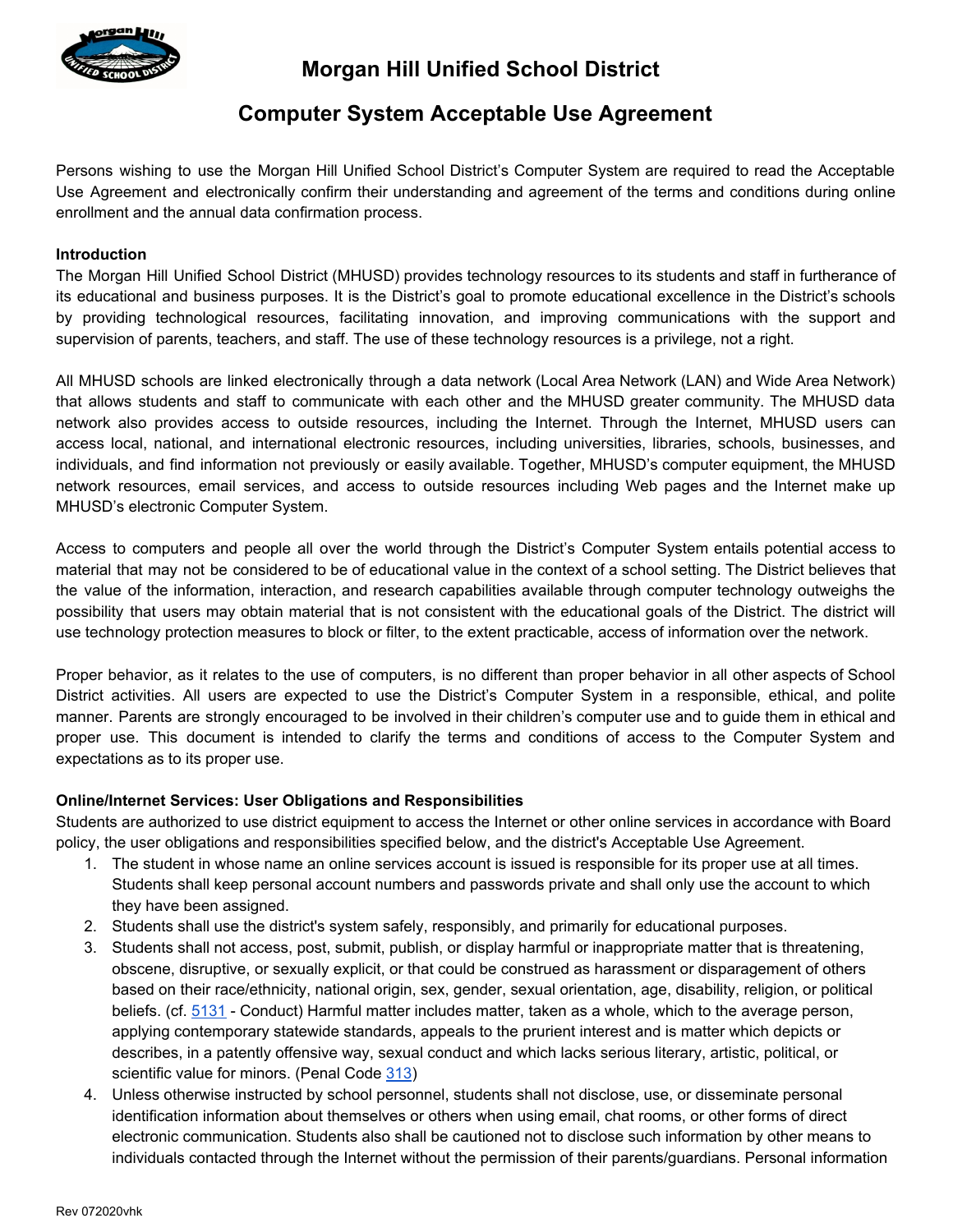

# **Morgan Hill Unified School District**

includes the student's name, address, telephone number, Social Security number, or other personally identifiable information.

- 5. Students shall not use the system to encourage the use of drugs, alcohol, or tobacco, nor shall they promote unethical practices or any activity prohibited by law, Board policy, or administrative regulations. (cf. [3513.3](http://www.gamutonline.net/district/morganhill/displayPolicy/797522/) -Tobacco-Free Schools)
- 6. Students shall not use the system to engage in commercial or other for-profit activities.
- 7. Students shall not use the system to threaten, intimidate, harass, or ridicule other students or staff.
- 8. Copyrighted material shall be posted online only in accordance with applicable copyright laws. Any materials utilized for research projects should be given proper credit as with any other printed source of information. (cf. [5131.9](http://www.gamutonline.net/district/morganhill/displayPolicy/797862/) - Academic Honesty)
- 9. Students shall not intentionally upload, download, or create computer viruses and/or maliciously attempt to harm or destroy district equipment or materials or manipulate the data of any other user, including so-called "hacking." Students shall not obtain and/or use anonymous email sites; spamming or "chain letters" which may spread viruses. (cf. 5131.5 - Vandalism and Graffiti)
- 10. Students shall not attempt to interfere with other users' ability to send or receive email, nor shall they attempt to read, delete, copy, or modify other users' emails, files or data. Students shall not disguise their own identity or use another individual's identity.
- 11. Students shall report any security problem or misuse of the services to the teacher or principal.
- 12. Students shall not share/post screenshots of lessons or material provided by teachers or staff, nor post recordings of any portion of online lessons, quizzes or tests without the express permission of the teacher.

The district reserves the right to monitor use of the district's systems for improper use without advance notice or consent. Students shall be informed that computer files and electronic communications, including email, are not private and may be accessed by the district for the purpose of ensuring proper use.

Whenever a student is found to have violated Board policy, administrative regulation, or the district's Acceptable Use Agreement, the principal or designee may cancel or limit a student's user privileges or increase supervision of the student's use of the district's technological resources, as appropriate. Inappropriate use also may result in disciplinary action and/or legal action in accordance with law and Board policy.

### **Disclaimer**

The district assumes no liability, either express or implied, arising out of providing Computer System access to users. The district shall not be responsible for any damages suffered by users as a result of using the Computer System, including, but not limited to, damages suffered as the result of the user's own negligence, system delays, service interruptions, non-delivery or misdelivery of data, or the acts of other users. Use of the Computer System and information obtained therefrom is solely at the user's risk. The district makes no representation as to the content, accuracy, or veracity of any information on or obtained from the Computer System. The district disclaims any responsibility for the accuracy of information contained in or obtained from Internet service providers, or web sites, or other sources outside the Computer System.

### **Hold Harmless**

.

The user and the user's parent/guardian agree to release and hold harmless the district and its officers, board members, employees and agents, from and against any and all liability, loss, expense, or claim for injury or damages user may have arising out of use of the Computer System.